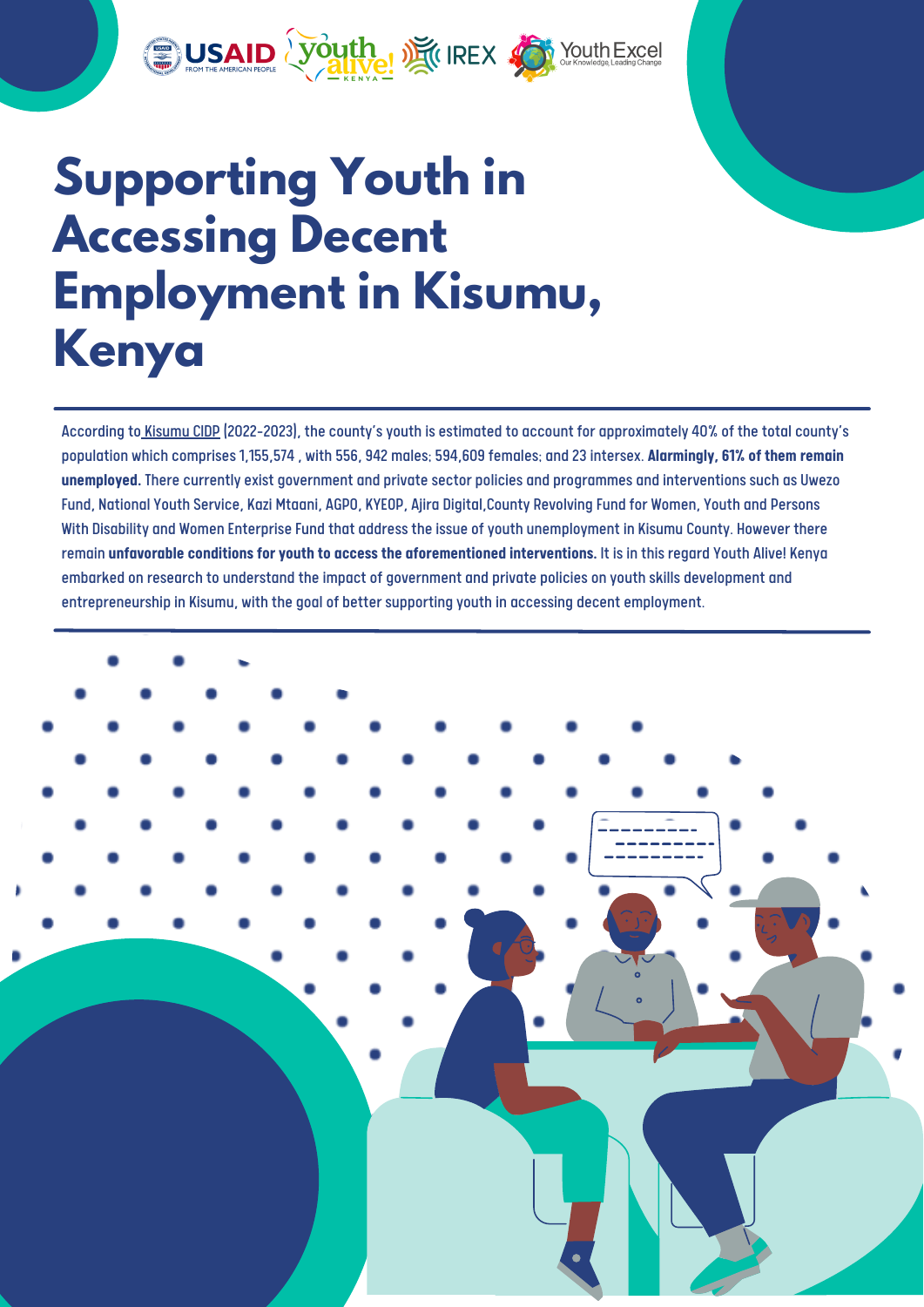## **Disconnected Trainings and Incentives.**

There exist government strategies, interventions and Vocational Training and Education (VET) centers equipping youth with new skills; however, the motivation of some youth is not always to acquire new skills. It appears that some youth are more interested in the stipends provided than in gaining skills.

**" We actively participated in the KYEOP program because of the Kshs 6,000 stipend we received at the end of the training and not because of the interest in gaining new skills"**

#### **Limited Skills and Experience Significantly Contribute to Unemployment.**

As fresh graduates, youth lack the experience that most employers would require, and in addition to this, youth do not have the appropriate training that matches the job requirements despite having completed their studies.

> **"When we talk about high levels of unemployment, it should be understood that almost 90% of them are unemployable because theylack skills required in the job market."-County government official-**

### **Corruption and Nepotism are the Biggest Hurdle to Employment in Kisumu.**

80% of youth and women respondents listed corruption and nepotism in the county government as the biggest hurdle to the current unemployment situation. This rings true not just for employment but for other interventions, where the youth respondents reiterated that these interventions onlyreach specific targeted people based on connection from the officials in-charge.

**"Whenever countyjobs are advertised and at the time of recruitment, the human resource officers are always likelyto select only people from their families regardless of whether they are qualified or not; sometimes such people did not even applyfor the jobs"-Youth respondent during a Focus Group Discussion-**

#### **PWDs not accessing funds designated for them.**

There exists public procurement funds in the County, however PWDs only get 2% of the existing 30% reserved for youth, women and PWDs. The approval process by the Ministry of Labor and Social Protection is highly bureaucratic and highly stringent, thus discouraging PWDs from accessing these funds.